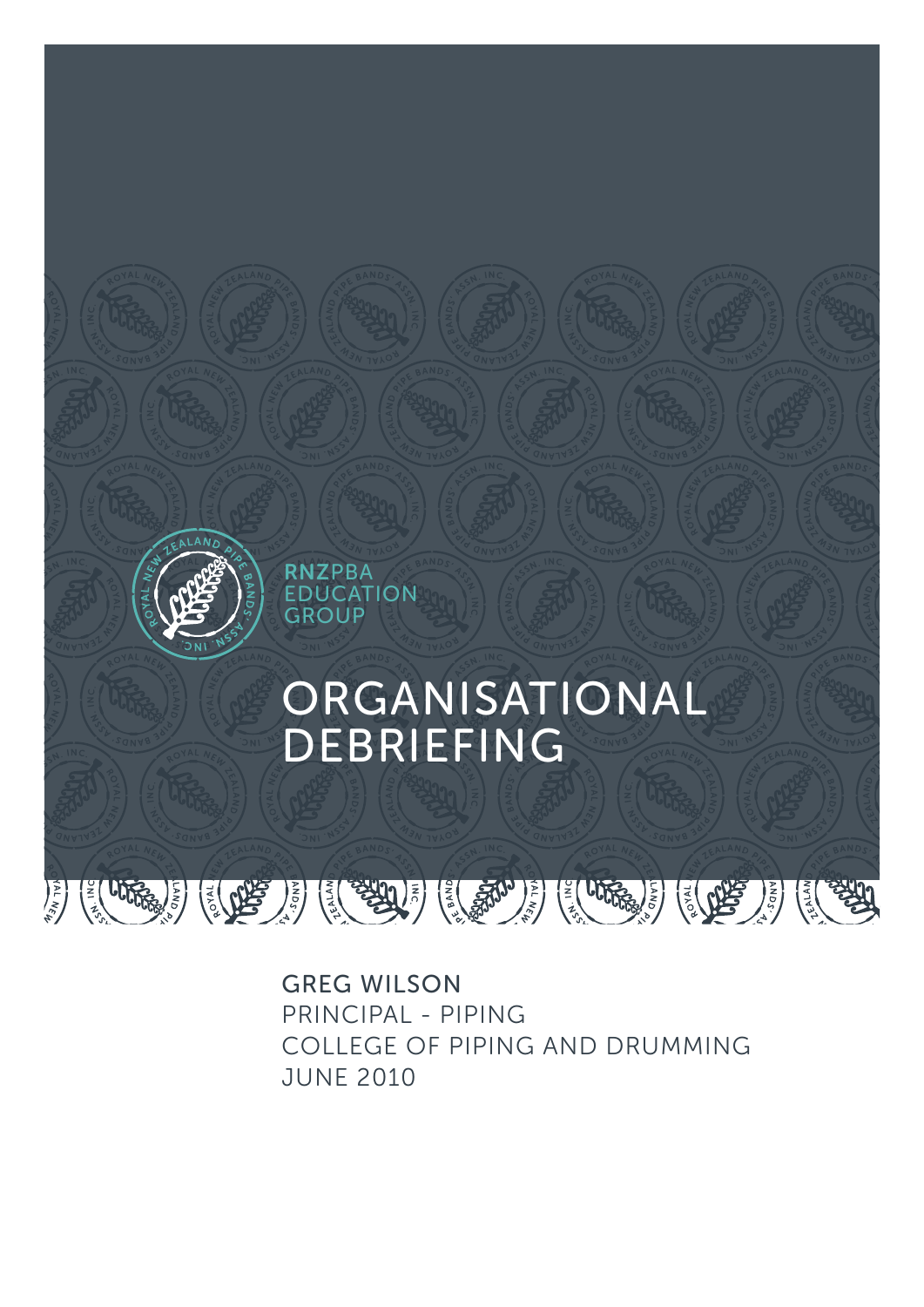# **2010 Tuition Series**

## Organisational Debriefing

*Greg Wilson: Principal - RNZPBA College of Piping* 

**Ell, the National Pipe Band Championships** in Masterton has been and gone. Reports sheets have been read, discussed in the normal fashion at the after-match function, and now pretty much forgotten. I wonder how many in Masterton has been and gone. Reports sheets have been read, discussed in the normal fashion at the after-match function, bands conducted a "hot" debrief (i.e. a debrief session immediately following their performances) and captured the good and not so good elements of their performances, and later a more structured "organisational" debrief. This latter debrief is a more deliberate look at the bands performance and the relevant factors contributing to that performance – both positive and negative. Debriefs are an important part of a quality assurance process and help shape the actions taken in the following season and beyond.

The organised debrief is an opportunity for stakeholders in the band – pipers, drummers, support people, etc – to communicate their experiences of the event, the years work or whatever is identified so that opportunities for improvement can be identified. Arrangements can then be put in place for learning the lessons identified, therefore improving the potential for the band to perform well during the next season.

All stakeholders involved in the activity must have the opportunity to contribute to the debrief, regardless of their age or stage of development. All stakeholders must also realise that a debrief is not about assigning blame – it is about identifying factors that need to be addressed in order to improve a bands performance level, and to maintain the things that are being done well.

Once debriefs have been conducted, a review should be undertaken. This review should look at plans and arrangements in place leading up to the (in this case) National Pipe Band Championships or competitive season, and compare them to what actually happened. Did we follow the plan? If not, why not? Were there valid reasons for diverting from the plan? What should we have done? Was the plan valid? Were we distracted by short term imperatives that did not contribute to the mid-longer term goals? What worked and what did not work? What factors to we need to include in the plan for the next year, what needs to be kept and what needs to be changed? This may seem like a lot of questions, and perhaps some of this is happening anyway at a fairly informal level. However, options need to be captured (written down) so that they are not forgotten and can be fed into the planning process for the next season. It is also important to understand that actions we take must directly relate in some way or form

to the vision, goals and objectives we have agreed as an organisation (see previous tutorials). If they do not, then we must question conducting that action at all if it is not contributing to the outcomes we seek.

#### **Preparing for debriefing**

All members and stakeholders in the band must understand the debriefing process and how it will be conducted. This requires prior planning – prior to, or at least early in, the season. If members and stakeholders understand the process that will be worked through during the season, they will be better able to shape their own actions to conform and contribute to the achievement of the goals and objectives during the year. This may be as simple as learning all the tunes/scores accurately and on time, turning up to rehearsals on time with a good instrument, focusing during the rehearsal period, and taking on additional "off the field" activities that contribute to the organisation. Pipers and drummers in bands I have played in may remember me going on about each individual member arriving at a rehearsal or performance with a '+' on their T-shirt (equipped to add to the rehearsal/performance) rather than a -" on their T-shirt (taking something away from the rehearsal/performance). I think they understood what I was trying to get across to them! If people understand the processes of an organisation and the part that they are expected to play, they will perform better under effective leadership (see the latest "College Comment" by Lester Flockton in the May 2010 Pipe Band magazine).

#### **The 'Hot' Debrief**

Immediately following an activity, a "hot" debrief should be conducted. The aim of this is to capture immediate feedback on what went well and what went not so well. These can be validated and integrated with the more structured and deliberate organisational debrief at a later date. If a hot debrief is not conducted, then some valuable lessons may not be captured as people"s memories fade, and they remember only the good points (or have an overly pessimistic view of the performance where there was nothing good!). A non-playing member (or playing member that did not play) of the band should be identified to capture the relevant points. The Pipe Major and leading drummer should lead the hot debrief. Contributions from knowledgeable stakeholders standing on the sidelines should also be included. The hot debrief will give a very good snapshot of where people think the band is at that particular point in time. Some contributions may be very



#### *RNZPBA Tutorial Series Copyright Royal New Zealand Pipe Bands' Association - 2010*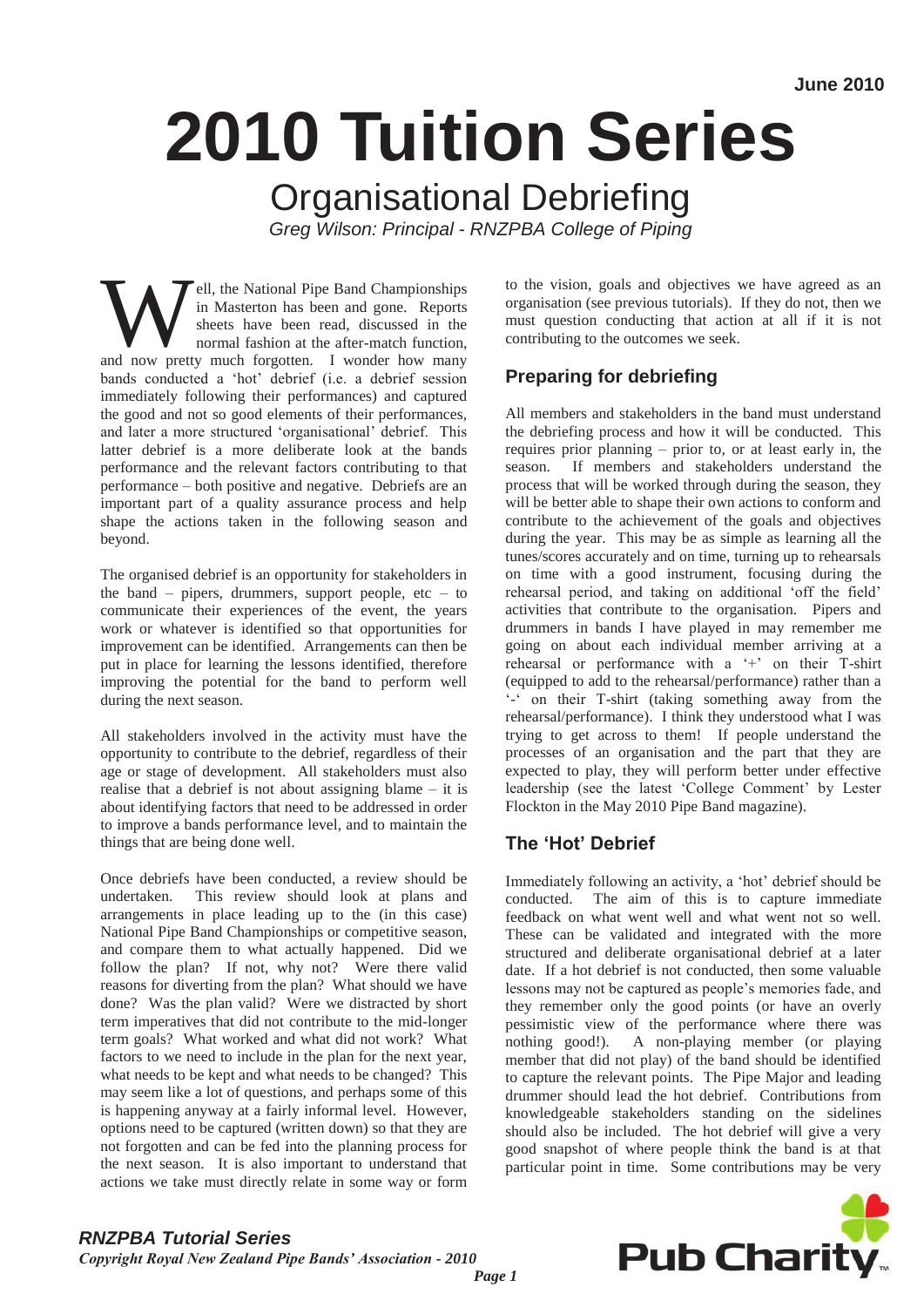emotional (one way or the other!), but these tend to be moderated in the later organisational debrief. A hot debrief should be conducted after every competition performance, reviewed and actions to be taken confirmed (with reference to the previously written plan). This will progressively monitor the bands performance during the season and allow good development to take place.

The hot debrief allows for the immediate off-load of any concerns or issues and helps to clear the air. More than a few readers will be able to recall some "debriefs" being conducted at the after-match function with a couple of social lubricants on board – not constructive at all and potentially very damaging. The immediacy of the debrief also allows those in leadership positions to thank the team and particular individuals as relevant and provide positive feedback to the team as a whole. There may be a series of hot debriefs where each section (pipe corps, mid -section, snare section etc) conduct their own debrief immediately after or prior to the whole team debrief. Again, I stress that time must be made to do this immediately following the event/performance etc to allow for the release or off-load of issues from members. They will all thank you, as they will have a much better experience at the after-match function!

#### **The Organisational Debrief**

As we have covered to some extent already, the organisational debrief is where members and stakeholders have the opportunity to communicate their experiences of the performance, season, or whatever else is being "debriefed" in order for lessons to be identified. Studies have shown that this is best conducted within 4-6 weeks on the activity/event/competition. This allows time for those involved to reflect on the activity, their part in it and how the organisation (band) performed as a whole in relation to objectives and goals set. A regular series of organisational debriefs may need to be conducted during the season to accurately and completely debrief after each competition.

The organisational debrief should address a number of factors. Some of these include:

- Strengths (what went well?)
- Weaknesses (what could have been done better?)
- Ideas to make things better
- Provision of positive feedback
- Opportunity to thank the playing members and wider group

This is not an opportunity to apportion blame or to address any personal issues that may have arisen. The environment should be non-threatening to encourage effective contributions from the whole team and extract all of the information necessary to allow the band to move forward on a better footing.

Much has been written on the organisational debriefing process. I have not set out here to give an exhaustive breakdown of the process, rather some key considerations and an outline that might be relatively easily followed. I would encourage all those so inclined to delve into the material written on this process to further enhance their own knowledge and better equip them to understand and conduct the debriefing process. In generic terms, there are five stages to the organisational debriefing process:

Planning Opening/introduction Feedback and discussion Closing the session Review – dealing with results of the session

#### **Planning**

This first phase sees the initiator of the debriefing session (pipe major, band president) commence planning for the debrief. They need to identify who is going to plan the session base and define the key questions, who is going to facilitate the debrief, and who the participants are. In a relatively small organisation like a pipe band, the Pipe Major may be doing all of these roles. However, it would be good if a non-playing member could lead/facilitate the session. The planner needs to address issues under each of the following areas:

**Purpose** – aim/purpose of the debrief, identify the event/activity being debriefed, what period of time is being covered

**Participants** – are all relevant participants aware of the debrief, are they willing to contribute, what questions might they ask

**Numbers** – how many people need to be catered for **Time** – when should the debrief be held, how long should we allow for it, is a social gathering immediately following a good idea

**Location** – where is the best place to conduct the debrief

**Facilitator** – who is the best person to facilitate the debrief

**Resources** – what supporting 'props' are required (reports, recordings, band plan etc)

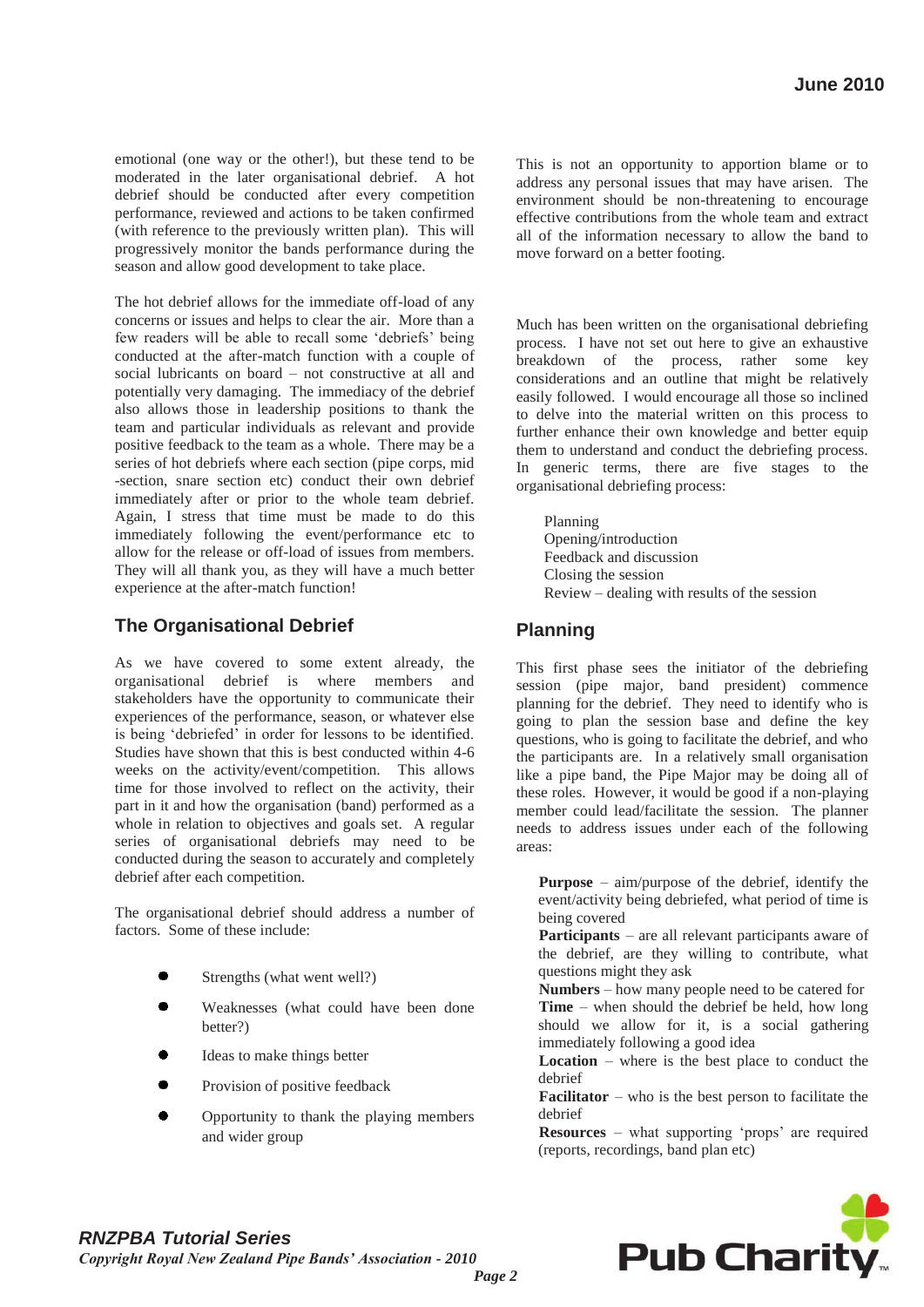Once these areas have been addressed, a debriefing plan can be drafted. One example is at the end of this article.

#### **Pre-Debrief**

The facilitator and planner should make sure all the relevant information relating to the debrief session is well communicated to all stakeholders and potential participants. The advertisement of a social gathering at the conclusion may help get a greater attendance! Participants should be aware of what the debrief is about and how long it will take. The facilitator and planner should arrive early to ensure the venue is set up properly to allow the debrief to go smoothly.

#### **Opening/Introduction**

This phase is where the facilitator welcomes the participants, introduces him/herself, and provides an overview of the reason for the debrief and the process that will be followed. The aim of the session should be clear to all participants. Participants should then be asked to think about:

- what were the three main negative aspect of the event/competition season
- what were the three most positive aspects of the event/competition season

#### **Feedback and Discussion**

Each participant is then given the opportunity to briefly explain their positive and negative aspects. The points identified should be captured on sticky notes (different colour for positive and negative points), and stuck on a board (positive on one side and negative on the other). Once all those who wish to speak to their points has had the opportunity to do so, and all stick notes are on the board, the facilitator should give participants the opportunity to add anything else to the discussion that has not already been discussed. Finally, the facilitator summarises the main points raised. This requires some note taking by the facilitator during the process.

#### **Closing the Session**

Finally, the facilitator gives participants the opportunity to write down two things:

- The most significant 'thing' I have learned during this event/competition/season is…….
- For the next event/season/competition, I am going to………

Participants who wish to speak are given the opportunity, and the points above are collected for later collation. The facilitator details the process from hereon, ie, that notes will be summarised and written up. All participants are thanked for their contribution and the festivities (if organised!) can begin.

#### **Review – dealing with results of the session**

The notes must be organised into a readable and logical format. These, combined with hot debrief notes, should be collated into a single report that clearly summarises:

- Where the band was effective and where there is further opportunity
- Establish objective reasons for underperformance and good performance
- Recommend ways to improve

Remember, there should be a no-blame culture and individuals should not be critiqued for their actions. An action plan/work programme (rehearsal/practice regime) is then formulated, the annual plan updated and work towards making the most of the opportunities for improvement identified commences.

This may all seem a little involved and complicated. It is actually quite a straight forward and rewarding process. If you as an organisation do not have the skills to conduct a debrief of this kind, there are plenty of people in the wider community that offer this service. The investment will pay dividends many times over.

In order to survive and thrive in the world that we live in, all organisations will need to become increasingly professional in their approach. They will have great buyin and participation from their members, they will be well respected by the local and wider communities, and they will be a (relatively) attractive organisation to receive funding from various funding organisations.

A quote on a wall in the Dunedin Teachers College building reads along the lines "If we always do what we have always done, we will always get what we have always got." This is not attributable to any famous person that I am aware of, but it certainly has a ring of truth about it! Happy debriefing!

Some information taken from the Ministry of Civil Defence Emergency Management "Organisational Debriefing" publication IS6/05, 2006 (non-copyright)



### *RNZPBA Tutorial Series*

*Copyright Royal New Zealand Pipe Bands' Association - 2010*